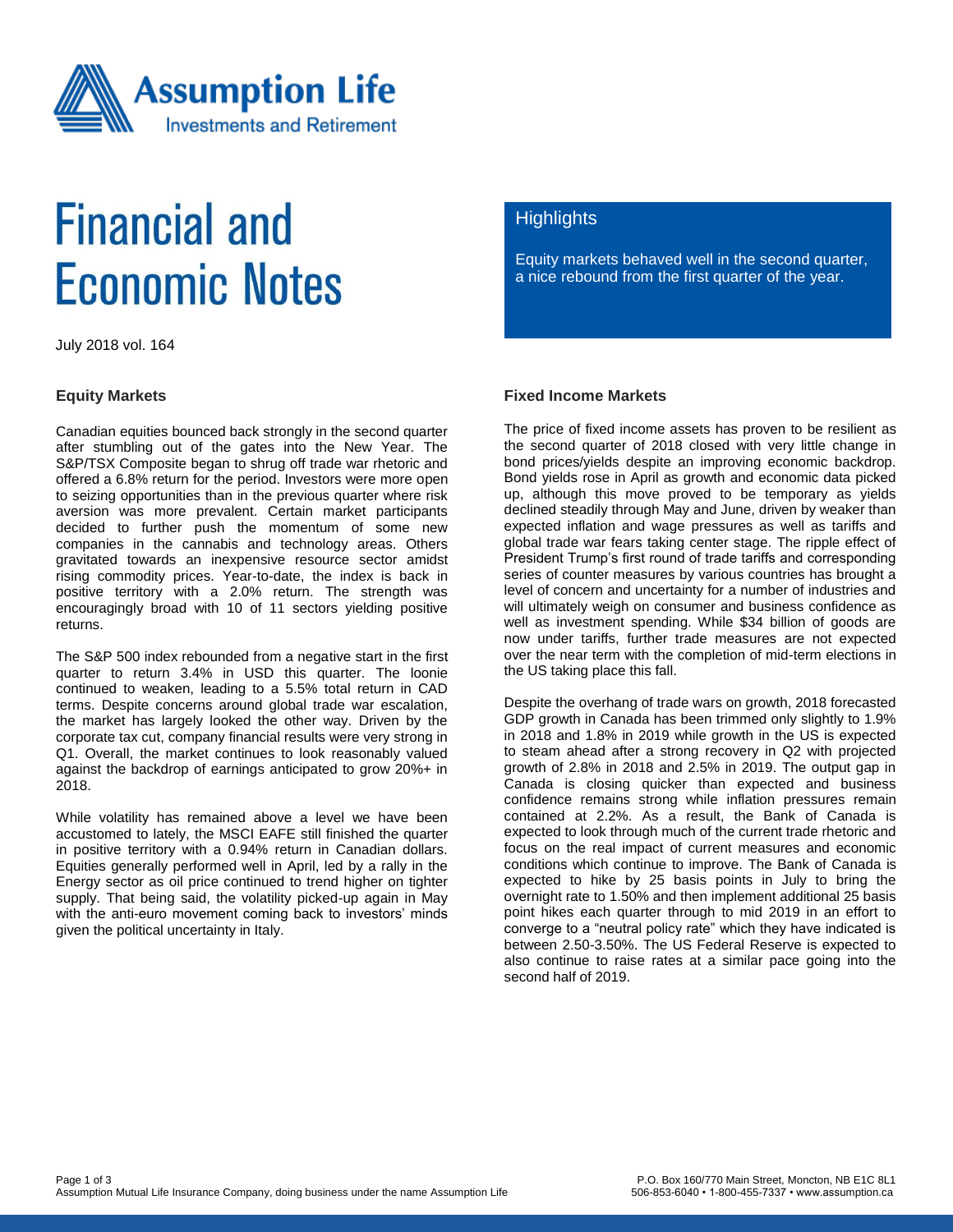

# **Financial and Economic Notes**

# **Assumption Life Investment Funds**

Applicable for Registered Pension Plan clients only

### **Gross returns as of June 30, 2018**

| <b>FUNDS</b>                                     | 1 MTH<br>%       | <b>YTD</b><br>%  | 1 year<br>%      | 2 years<br>%     | 3 years<br>%     | 4 years<br>%     | 5 years<br>%     |  |  |  |  |
|--------------------------------------------------|------------------|------------------|------------------|------------------|------------------|------------------|------------------|--|--|--|--|
| <b>ASSUMPTION / LOUISBOURG FUNDS</b>             |                  |                  |                  |                  |                  |                  |                  |  |  |  |  |
| <b>Balanced Fund - RPP</b>                       | 0.9              | 1.5              | 6.5              | 7.6              | 5.7              | 5.6              | 8.1              |  |  |  |  |
| Multi-Index                                      | 1.1              | 2.5              | 7.1              | $\overline{7.8}$ | 6.0              | 6.4              | 8.6              |  |  |  |  |
| <b>Canadian Dividend Fund</b>                    | 1.3              | 0.0              | 9.9              | 10.3             | 8.1              | $\overline{3.9}$ | 9.0              |  |  |  |  |
| S&P / TSX Index                                  | 1.7              | 2.0              | 10.4             | 10.7             | 7.0              | 4.9              | 9.2              |  |  |  |  |
| U.S. Equity Fund (\$CAN)                         | 1.9              | $\overline{3.3}$ | 10.9             | 12.4             | 7.7              | 11.2             | 15.6             |  |  |  |  |
| S&P 500 Index (\$ CAN)                           | 2.0              | 7.8              | 15.9             | 16.9             | 13.9             | 16.8             | 18.5             |  |  |  |  |
| <b>Money Market Fund</b>                         | 0.1              | 0.6              | 1.0              | 0.7              | 0.6              | 0.6              | 0.7              |  |  |  |  |
| SCM 91 Day T-Bills                               | 0.1              | 0.6              | 1.0              | 0.7              | 0.6              | 0.7              | 0.8              |  |  |  |  |
| <b>Fixed Income Fund</b>                         | 0.5              | 0.5              | 1.1              | 1.1              | 2.4              | 3.2              | 3.7              |  |  |  |  |
| <b>SCM Universe Bond Index</b>                   | 0.6              | 0.6              | 0.8              | 0.4              | $\overline{2.0}$ | $\overline{3.0}$ | $\overline{3.5}$ |  |  |  |  |
| <b>Growth Portfolio</b>                          | $\overline{1.2}$ | 2.6              | 10.2             | 10.4             | 8.2              | 7.3              | 11.3             |  |  |  |  |
| Multi-Index                                      | 1.4              | 3.1              | 10.8             | 12.3             | 8.1              | 7.7              | 11.2             |  |  |  |  |
| <b>Balanced Growth Portfolio</b>                 | 1.0              | $\overline{2.3}$ | 8.6              | 8.4              | 6.7              | 6.3              | 9.6              |  |  |  |  |
| Multi-Index                                      | 1.2              | 2.5              | 8.4              | 9.5              | 6.7              | 6.5              | 9.3              |  |  |  |  |
| <b>Balanced Portfolio</b>                        | 0.8              | 1.8              | 6.2              | 6.6              | 5.4              | 5.6              | 7.9              |  |  |  |  |
| Multi-Index                                      | 1.0              | $\overline{1.9}$ | 5.8              | 6.4              | 5.1              | 5.3              | $\overline{7.3}$ |  |  |  |  |
| <b>Conservative Portfolio</b>                    | 0.6              | 1.0              | $\overline{4.0}$ | $\overline{4.4}$ | $\overline{4.2}$ | $\overline{4.3}$ | 6.0              |  |  |  |  |
| Multi-Index                                      | 0.8              | 1.3              | 3.3              | 3.4              | 3.5              | 4.1              | 5.3              |  |  |  |  |
| <b>Canadian Small Capitalization Equity Fund</b> | $-0.2$           | $-3.2$           | $\overline{1.8}$ | $\overline{5.9}$ | 8.1              | $\overline{1.7}$ | 9.1              |  |  |  |  |
| <b>BMO NB Small Cap Weighted Index</b>           | $-0.3$           | $-1.7$           | 5.4              | 4.6              | 6.3              | 0.1              | 6.5              |  |  |  |  |
| <b>Momentum Fund</b>                             | 3.9              | 12.7             | 26.9             | 10.3             | 15.8             | 9.2              | 12.7             |  |  |  |  |
| S&P / TSX Index                                  | 1.7              | 2.0              | 10.4             | 10.7             | 7.0              | 4.9              | 9.2              |  |  |  |  |
| <b>Preferred Share Fund</b>                      | $-0.1$           | n/a              | n/a              | n/a              | n/a              | n/a              | n/a              |  |  |  |  |
| S&P/TSX Preferred Share (TXPR) Index             | 0.3              | n/a              | n/a              | n/a              | n/a              | n/a              | n/a              |  |  |  |  |
| <b>FIDELITY FUNDS</b>                            |                  |                  |                  |                  |                  |                  |                  |  |  |  |  |
| <b>Canadian Opportunities Fund</b>               | 1.3              | 3.3              | 6.8              | 7.9              | 7.5              | 8.4              | 10.6             |  |  |  |  |
| S&P / TSX Small and Mid Cap Combined Index       | 1.0              | 1.3              | 7.2              | 7.2              | 4.9              | 2.0              | 7.0              |  |  |  |  |
| <b>True North Fund</b>                           | 1.8              | 3.8              | 9.4              | 9.1              | 6.9              | 7.4              | 10.7             |  |  |  |  |
| S&P / TSX Index                                  | 1.7              | $\overline{2.0}$ | 10.4             | 10.7             | 7.0              | 4.9              | 9.2              |  |  |  |  |
| <b>International Growth Fund</b>                 | 1.2              | 4.3              | 10.3             | 14.1             | 9.3              | 12.1             | 14.1             |  |  |  |  |
| <b>MSCI EAFE Index</b>                           | 0.2              | 2.1              | 8.2              | 14.1             | 6.7              | 8.1              | 11.2             |  |  |  |  |
| <b>Europe Fund</b>                               | $-0.1$           | 3.7              | 8.9              | 15.1             | 6.0              | 7.3              | 11.0             |  |  |  |  |
| <b>MSCI</b> Europe Index                         | 0.7              | 1.6              | 6.6              | 13.6             | 6.1              | 6.6              | 11.0             |  |  |  |  |
| <b>American Disciplined Equity Fund</b>          | 2.4              | 7.4              | 15.8             | 16.2             | 10.3             | 15.3             | 17.7             |  |  |  |  |
| S&P 500 Index (\$CAN)                            | 2.0              | 7.8              | 15.9             | 16.9             | 13.9             | 16.8             | 18.5             |  |  |  |  |
| <b>NorthStar Fund</b>                            | $-0.1$           | 1.6              | 4.9              | 6.4              | 5.9              | 9.9              | 13.7             |  |  |  |  |
| <b>MSCI World Index</b>                          | 1.4              | 5.4              | 12.5             | 15.3             | 10.4             | 12.5             | 14.9             |  |  |  |  |
| <b>Monthly Income Fund</b>                       | 1.1              | 1.3              | 3.2              | 4.3              | 5.1              | 5.6              | 7.2              |  |  |  |  |
| Multi-Index                                      | 1.1              | 2.5              | 7.1              | 7.8              | 6.0              | 6.4              | 8.6              |  |  |  |  |
| <b>Canadian Asset Allocation Fund</b>            | 1.5              | 2.9              | 8.2              | 7.0              | 6.1              | 5.7              | 8.7              |  |  |  |  |
| Multi-Index                                      | 1.1              | 2.5              | 7.1              | 7.8              | 6.0              | 6.4              | 8.6              |  |  |  |  |